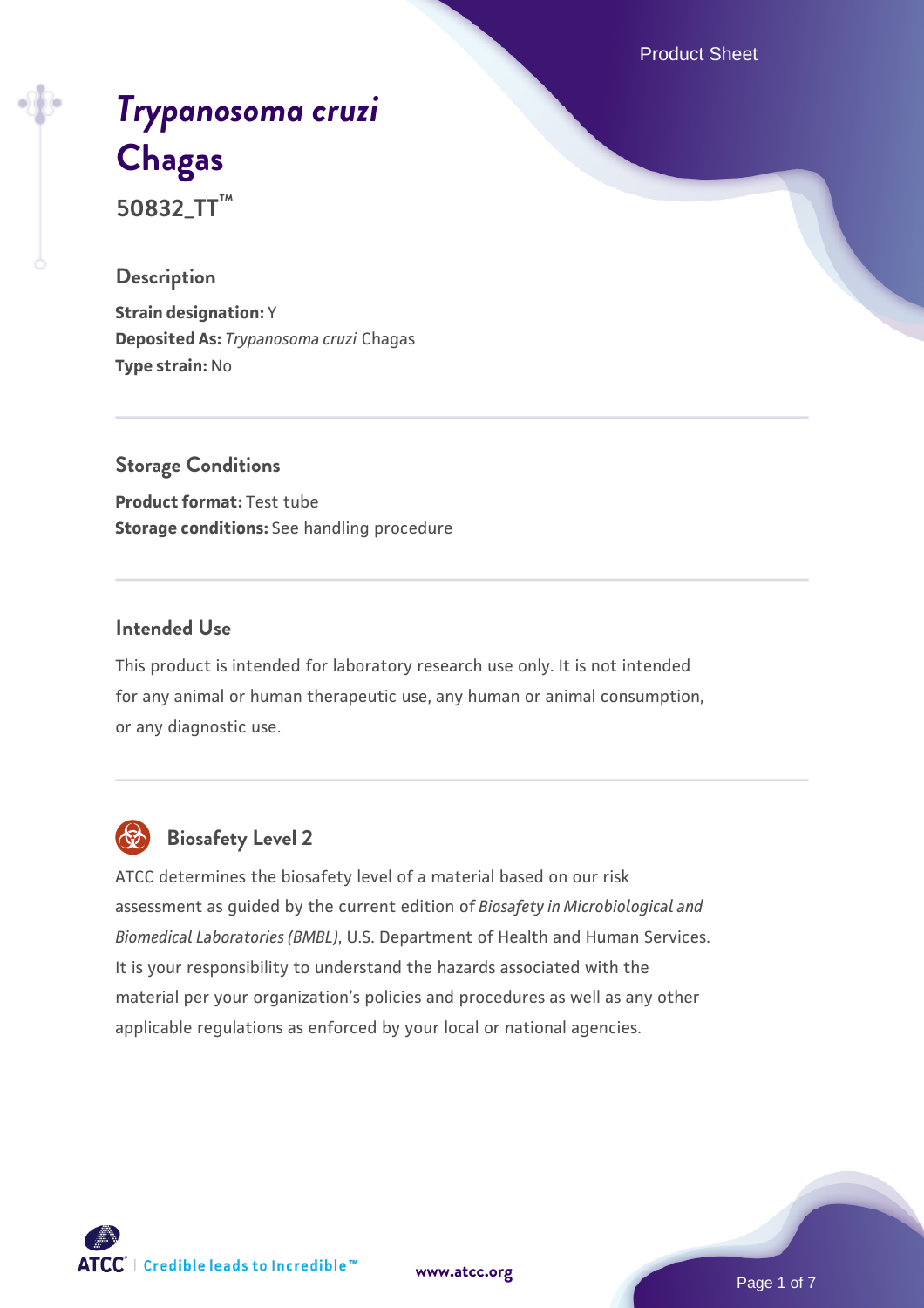## **[Trypanosoma cruzi](https://www.atcc.org/products/50832_tt) [Chagas](https://www.atcc.org/products/50832_tt) Product Sheet** Product Sheet **50832\_TT**

ATCC highly recommends that appropriate personal protective equipment is always used when handling vials. For cultures that require storage in liquid nitrogen, it is important to note that some vials may leak when submersed in liquid nitrogen and will slowly fill with liquid nitrogen. Upon thawing, the conversion of the liquid nitrogen back to its gas phase may result in the vial exploding or blowing off its cap with dangerous force creating flying debris. Unless necessary, ATCC recommends that these cultures be stored in the vapor phase of liquid nitrogen rather than submersed in liquid nitrogen.

# **Certificate of Analysis**

For batch-specific test results, refer to the applicable certificate of analysis that can be found at www.atcc.org.

# **Growth Conditions**

**Medium:**  [ATCC Medium 1029: LIT medium](https://www.atcc.org/-/media/product-assets/documents/microbial-media-formulations/1/0/2/9/atcc-medium-1029.pdf?rev=009b0128e05943ff8e9a510a8b4def08) **Temperature:** 25°C **Culture system:** Axenic

# **Handling Procedures**

### **Handling of Live Culture**

Do not store the culture at refrigeration temperatures before handling. To assure viability, immediately place the culture on a 15-degree slant from horizontal and incubate with cap tight at 20-25°C for at least one hour before observing the culture. There should be numerous active trophozoites

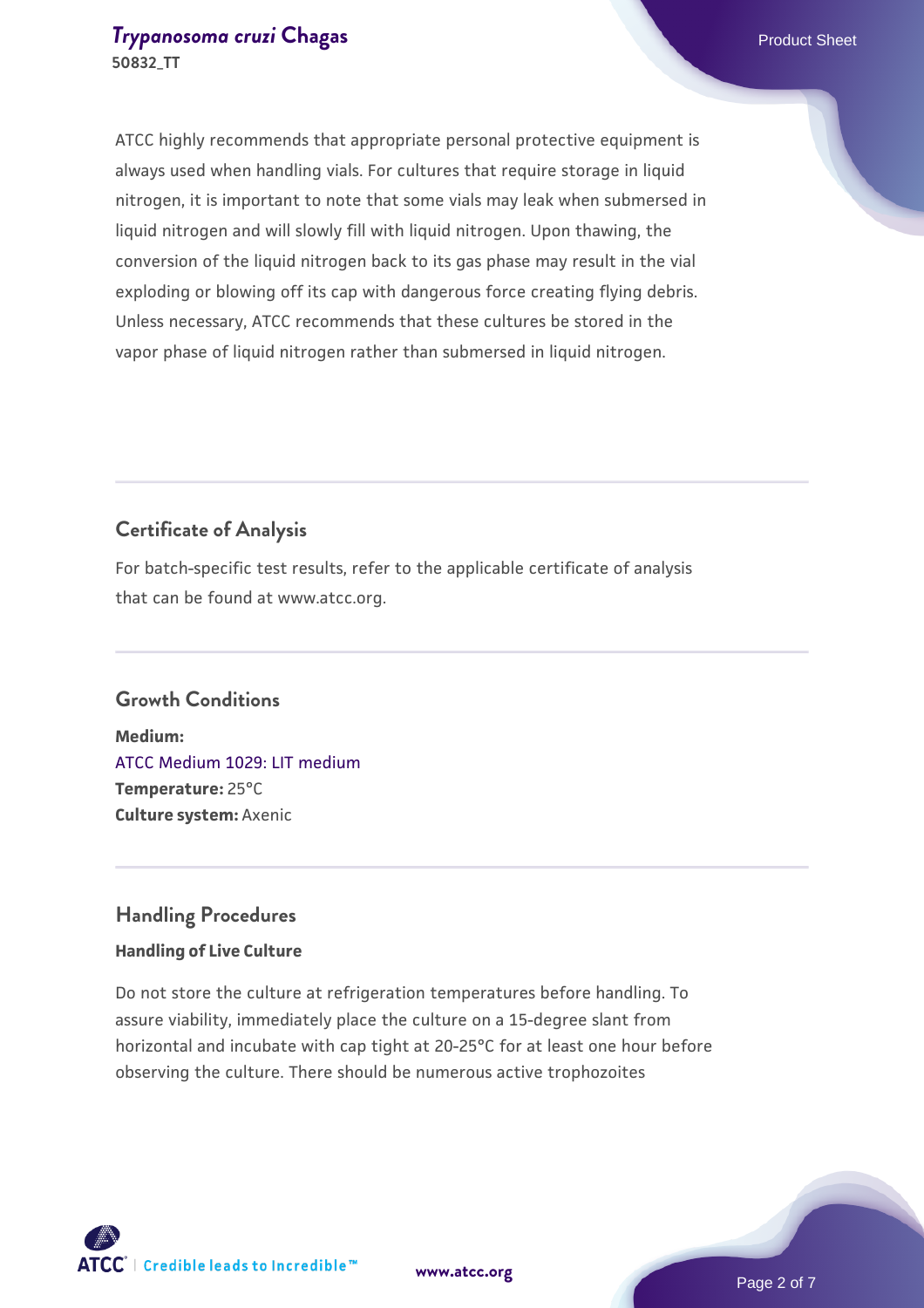(epimastigotes) in suspension and/or settled along the side of the tube facing down. If the numbers are low the culture may have been exposed to temperature extremes in transit. Regardless of the state of the culture, mix well and aseptically transfer 0.5 mL and 1.0 mL aliquots to a pair of T-25 tissue culture flasks containing 10 mL fresh, complete medium each. If little or no movement is seen in the parent culture tube, that culture may optionally be re-fed by transferring the entire contents to a 15 mL plastic centrifuge tube and centrifuging at ~1000 x g for 6-8 min. After centrifugation, remove all but ~1 mL of the supernatant and then resuspend pelleted cells in ~5 mL fresh, complete medium. Incubate all cultures with caps tightened at 20-25°C (test tubes should be incubated on a 15-degree slant from horizontal). Thereafter follow the protocol for maintenance of culture.

#### **Culture maintenance:**

- Agitate a culture at or near peak density and aseptically transfer 0.1-0.2 1. mL to a fresh flask of ATCC medium 1029.
- 2. Incubate at 20-25°C with the cap screwed on tightly.
- 3. Transfer the culture every 14-21 days as described in steps 1-2. The transfer interval will depend on the quantity of the inoculum and the quality of the medium. This should be empirically determined by examining the culture on a daily basis until the growth cycle has stabilized.

#### **Cryopreservation:**

- 1. Harvest cells from a culture that is at or near peak density by centrifugation at ~800 x g for 5 min. Pool the cell pellets into a single tube.
- 2. Adjust the concentration of cells to 2.0 x  $10^7$ /mL. If the concentration is too low, centrifuge at ~800 x g for 5 minutes and resuspend the cell pellet with a volume of supernatant to yield the desired concentration.
- 3. Prepare a 10% (v/v) sterile DMSO solution in fresh medium as follows: Add the required volume of DMSO to a glass screw-capped test tube and place on ice. Allow the DMSO to solidify. Add the required volume of refrigerated medium. Dissolve the DMSO by inverting several times. If the DMSO solution is not prepared on ice, an exothermic reaction will occur that may precipitate certain components of the medium.
- 4. Mix the cell preparation and the DMSO in equal portions. Thus, the final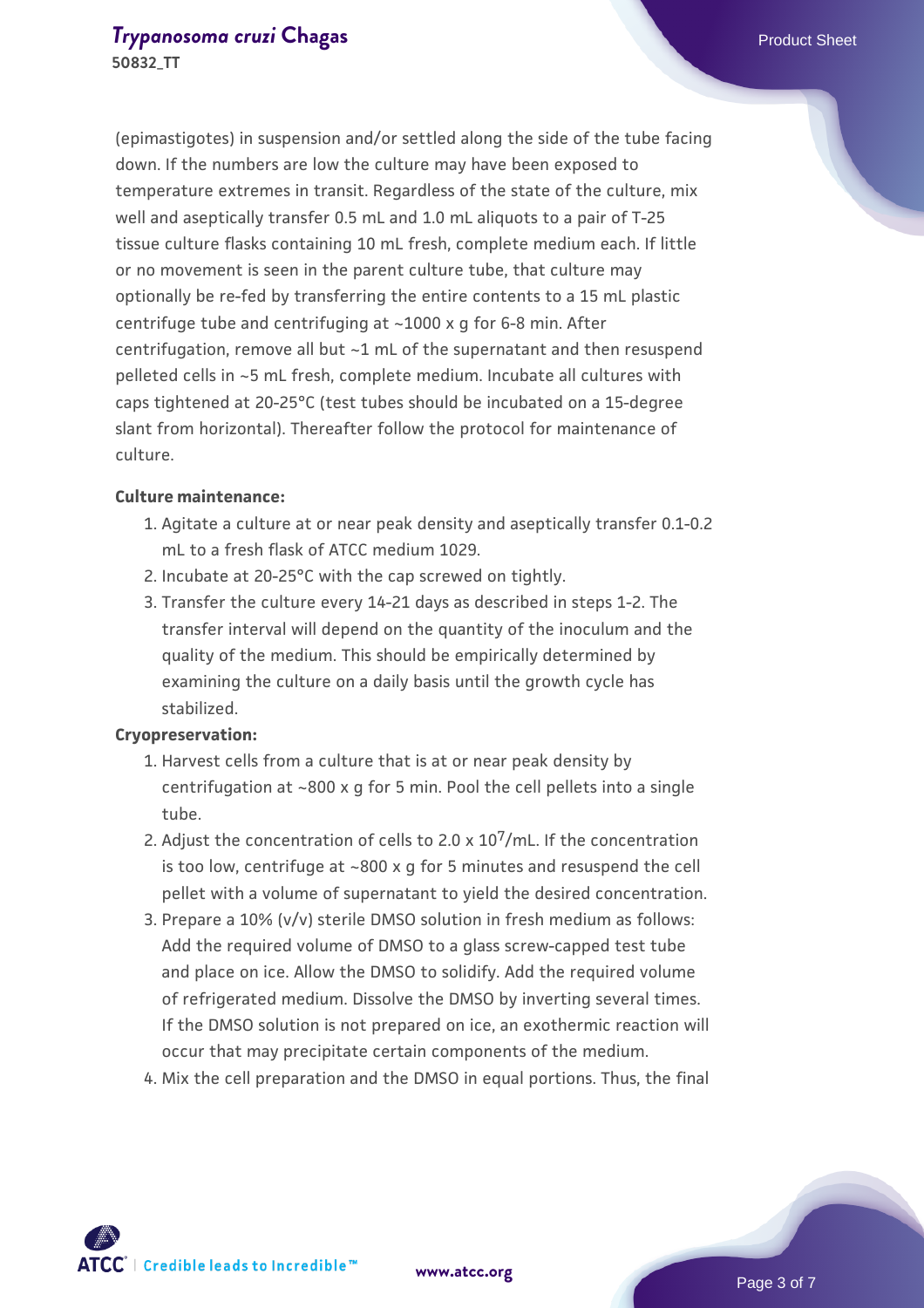concentration will be  $10^7$  and 5% (v/v) DMSO. The time from the mixing of the cell preparation and DMSO stock solution to the start of the freezing process should be no less than 15 min and no longer than 60 min.

- 5. Dispense in 0.5 mL aliquots into 1.0 2.0 mL sterile plastic screw-capped cryules (special plastic vials for cryopreservation).
- 6. Place vials in a controlled rate freezing unit. From room temperature cool at -1°C/min to -40°C. If freezing unit can compensate for the heat of fusion, maintain rate at -1 C/min through heat of fusion. At -40°C plunge ampules into liquid nitrogen.
- The frozen preparations are stored in either the vapor or liquid phase 7. of a nitrogen refrigerator.
- 8. To establish a culture from the frozen state place an ampule in a water bath set at 35°C. Immerse the vial enough to cover only the frozen material. Do not agitate the vial.
- 9. Immediately after thawing, do not leave in the water bath, aseptically remove the contents of the ampule and inoculate into 10.0 mL of fresh ATCC medium 1029.
- 10. Incubate the tube at 20-25°C with the cap screwed on tightly.

# **Material Citation**

If use of this material results in a scientific publication, please cite the material in the following manner: *Trypanosoma cruzi* Chagas (ATCC 50832\_TT)

# **References**

References and other information relating to this material are available at www.atcc.org.

# **Warranty**

The product is provided 'AS IS' and the viability of ATCC<sup>®</sup> products is

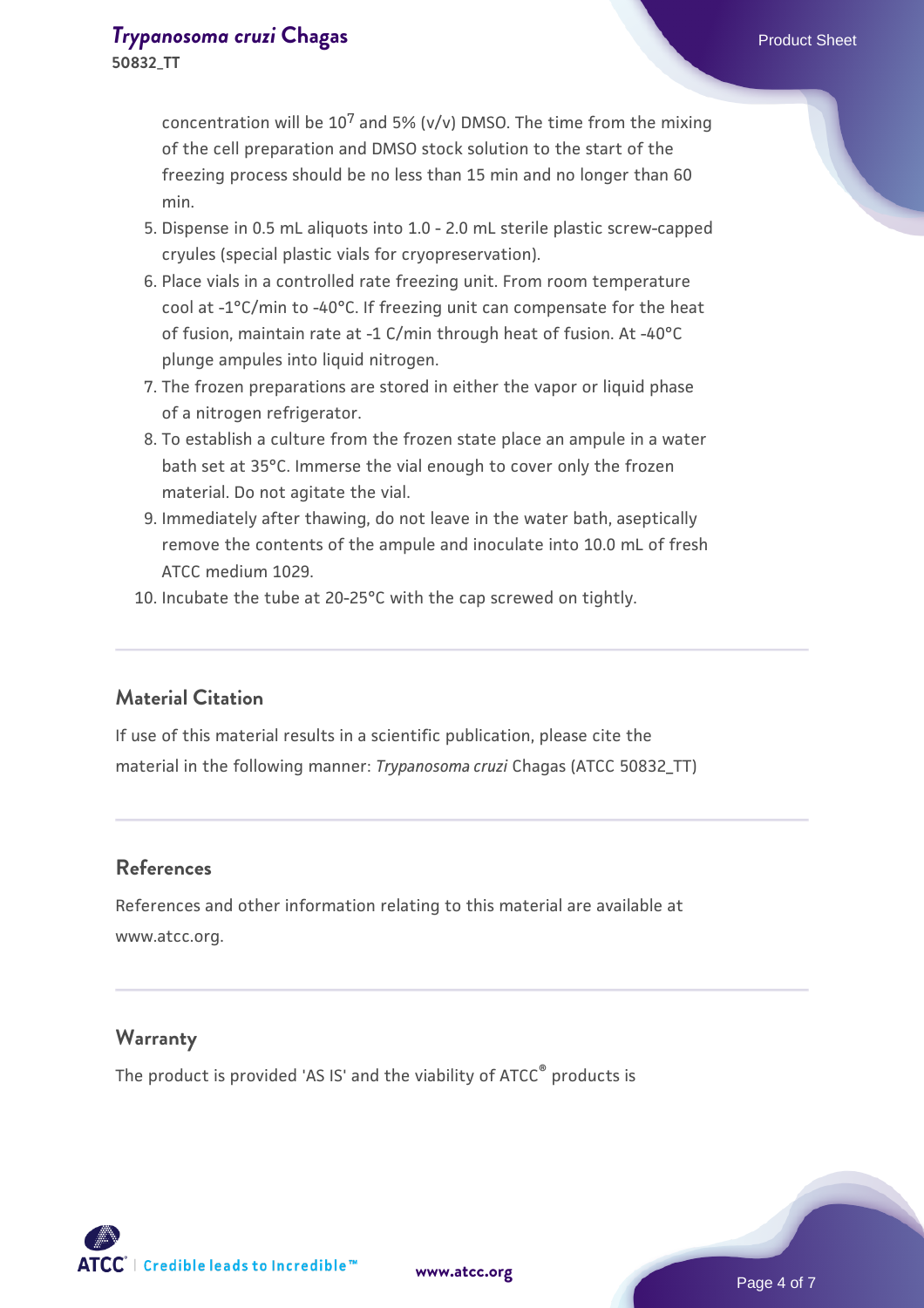### **[Trypanosoma cruzi](https://www.atcc.org/products/50832_tt) [Chagas](https://www.atcc.org/products/50832_tt) Product Sheet** Product Sheet **50832\_TT**

warranted for 30 days from the date of shipment, provided that the customer has stored and handled the product according to the information included on the product information sheet, website, and Certificate of Analysis. For living cultures, ATCC lists the media formulation and reagents that have been found to be effective for the product. While other unspecified media and reagents may also produce satisfactory results, a change in the ATCC and/or depositor-recommended protocols may affect the recovery, growth, and/or function of the product. If an alternative medium formulation or reagent is used, the ATCC warranty for viability is no longer valid. Except as expressly set forth herein, no other warranties of any kind are provided, express or implied, including, but not limited to, any implied warranties of merchantability, fitness for a particular purpose, manufacture according to cGMP standards, typicality, safety, accuracy, and/or noninfringement.

## **Disclaimers**

This product is intended for laboratory research use only. It is not intended for any animal or human therapeutic use, any human or animal consumption, or any diagnostic use. Any proposed commercial use is prohibited without a license from ATCC.

While ATCC uses reasonable efforts to include accurate and up-to-date information on this product sheet, ATCC makes no warranties or representations as to its accuracy. Citations from scientific literature and patents are provided for informational purposes only. ATCC does not warrant that such information has been confirmed to be accurate or complete and the customer bears the sole responsibility of confirming the accuracy and completeness of any such information.

This product is sent on the condition that the customer is responsible for and assumes all risk and responsibility in connection with the receipt, handling, storage, disposal, and use of the ATCC product including without limitation taking all appropriate safety and handling precautions to minimize health or



**[www.atcc.org](http://www.atcc.org)**

Page 5 of 7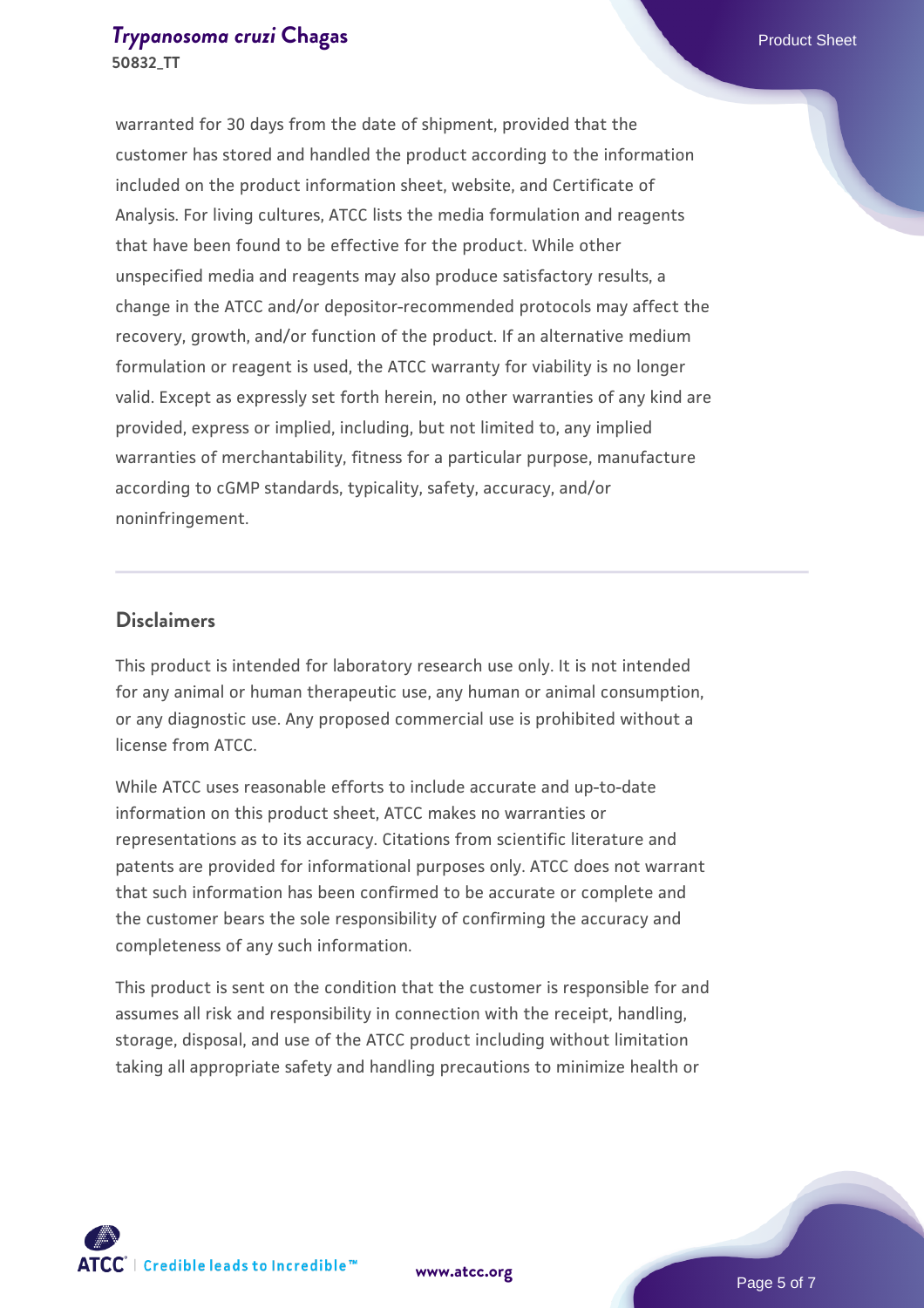environmental risk. As a condition of receiving the material, the customer agrees that any activity undertaken with the ATCC product and any progeny or modifications will be conducted in compliance with all applicable laws, regulations, and guidelines. This product is provided 'AS IS' with no representations or warranties whatsoever except as expressly set forth herein and in no event shall ATCC, its parents, subsidiaries, directors, officers, agents, employees, assigns, successors, and affiliates be liable for indirect, special, incidental, or consequential damages of any kind in connection with or arising out of the customer's use of the product. While reasonable effort is made to ensure authenticity and reliability of materials on deposit, ATCC is not liable for damages arising from the misidentification or misrepresentation of such materials.

Please see the material transfer agreement (MTA) for further details regarding the use of this product. The MTA is available at www.atcc.org.

# **Copyright and Trademark Information**

© ATCC 2021. All rights reserved. ATCC is a registered trademark of the American Type Culture Collection.

# **Revision**

This information on this document was last updated on 2021-05-19

# **Contact Information**

ATCC 10801 University Boulevard Manassas, VA 20110-2209 **IISA** US telephone: 800-638-6597